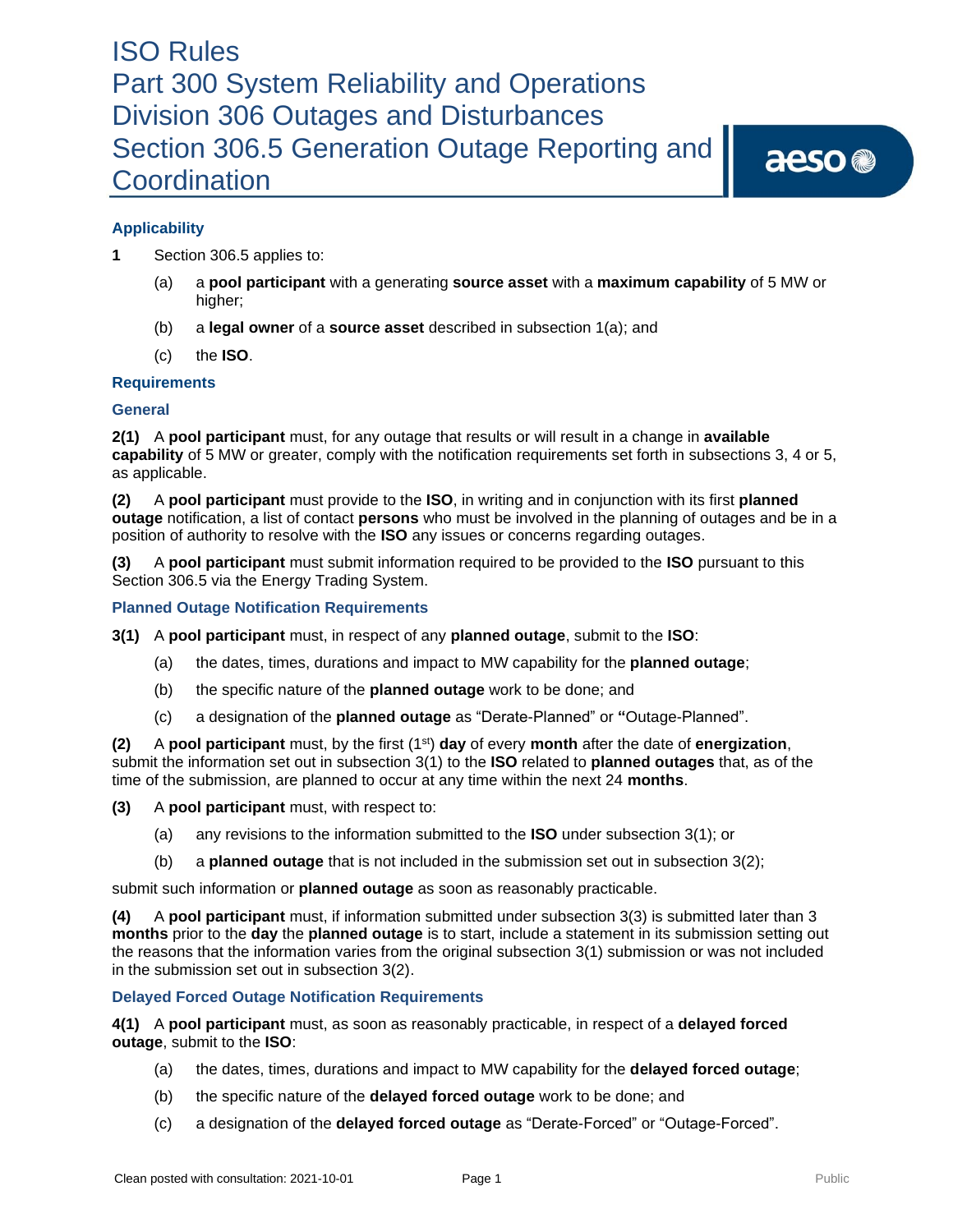aeso<sup>®</sup>

**(2)** A **pool participant** must also, as soon as reasonably practicable, in respect of a **delayed forced outage** for which the **pool participant** has less than 24 hours between the time of discovering the circumstances requiring the **delayed forced outage** and the time of commencing the **delayed forced outage**, contact the **ISO** by telephone, on a telephone number that the **ISO** designates, which must contain a voice recording system.

### **Automatic Forced Outage Notification Requirements**

**5** A **pool participant** must, as soon as reasonably practicable, submit **automatic forced outage** information as follows:

- (a) through contacting the **ISO** by telephone, on a telephone number that the **ISO** designates, which must contain a voice recording system; and
- (b) submit a designation of the **automatic forced outage** as "Derate-Forced" or "Outage-Forced".

### **Authority to Issue an Outage Cancellation Directive**

- **6(1)** The **ISO** may, if after:
	- (a) completing the assessments and procedures set out in subsections 7(2) through 7(6) the **ISO**  determines that there remains:
		- (i) an immediate need on a short term basis for services provided by certain **source assets** to maintain the necessary level of **reliability** or **adequacy**, as the case may be; and
		- (ii) a high probability that the situation will not be alleviated in a voluntary manner:
			- (A) by any **pool participants** amending or revising outage plans; or
			- (B) through the ordinary course operation of the market; and
	- (b) taking into account the factors set out in subsection 7(7) below,

issue a **directive** to cancel any 1 or more of a **planned outage** or a **delayed forced outage**.

**(2)** The **ISO** must not issue a **directive** canceling an outage without the authorization of the Chief Executive Officer of the **ISO** or his designee.

### **Outage Cancellation Procedure**

**7(1)** The **ISO** must, prior to issuing a **directive** canceling an outage, comply with the procedures set out in subsection 7(2) through 7(8) in sequence.

**(2)** The **ISO** must consider and analyze the results of the **adequacy** forecast undertaken in accordance with subsection 2 of Section 202.6 of the **ISO rules**, *Adequacy of Supply*, and perform a further assessment of the status of all **source assets** based on all **planned outage** plans **pool participants**  submit under subsection 3.

- **(3)** The **ISO** must:
	- (a) after completing the assessments and taking into account the total amount of all generating **source assets** which are planned for outages; and
	- (b) if the **ISO** anticipates a high probability of a supply **adequacy** shortfall or **reliability** concern

notify **market participants** on the AESO website of its determination.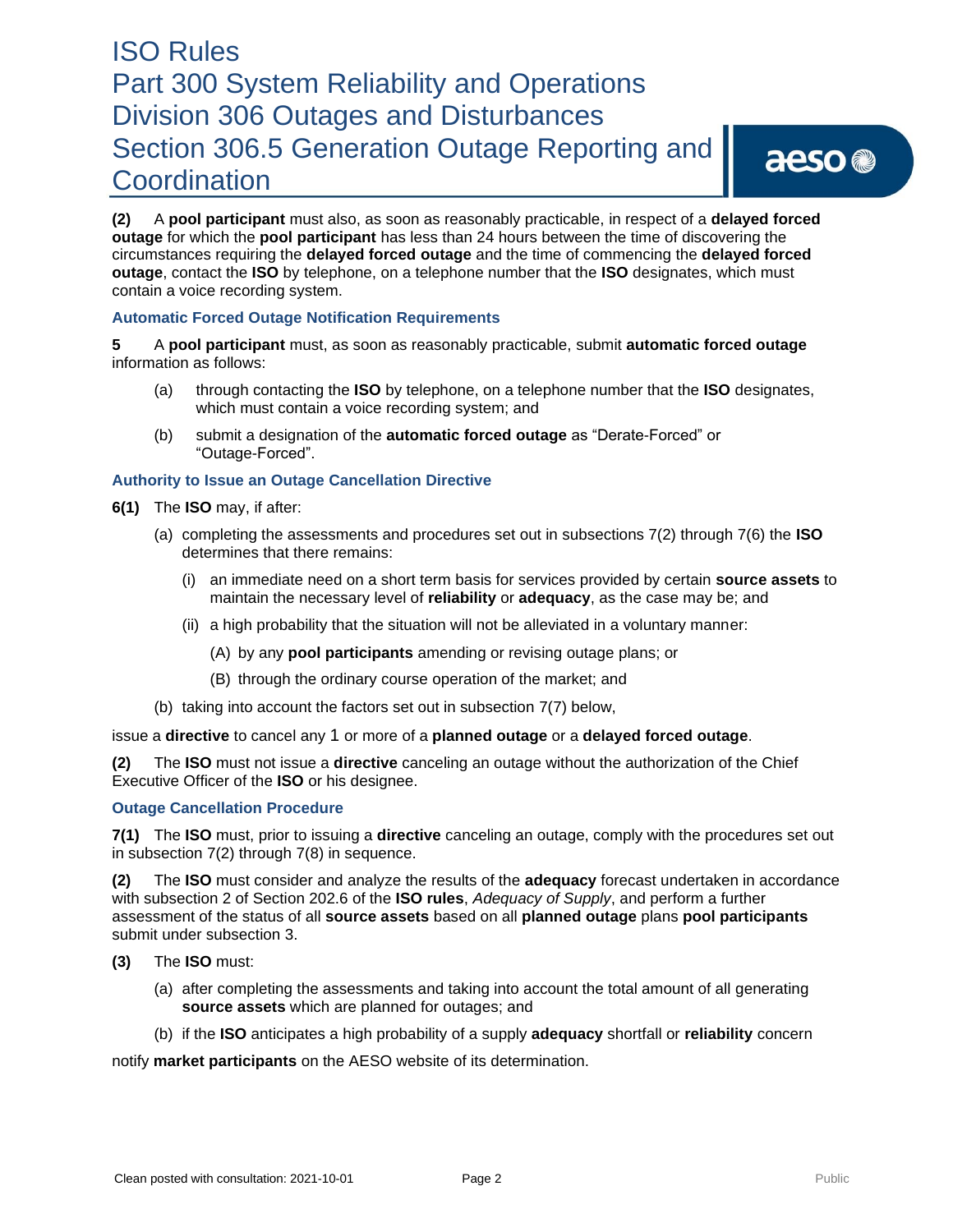aeso<sup>®</sup>

**(4)** The **ISO** must continue to conduct further situational analysis to seek to alleviate the potential supply **adequacy** shortfall or **reliability** concern and avoid the cancellation of any outages.

**(5)** The **ISO** must post the determination referred to in subsection 7(3) above for a minimum period of 1 calendar week, and in anticipation that certain **pool participants** may have flexibility to voluntarily amend plans for outages to assist in the alleviation of the supply **adequacy** shortfall or **reliability** situation.

**(6)** The **ISO** must, if the **ISO** posting referred to in subsection 7(5) and any resulting voluntary actions do not result in a reduction in the total amount of generating **source asset** capacity planned for outages such that the forecast supply **adequacy** shortfall or **reliability** remains unresolved, contact the individual **pool participants** to request that they further review outage plans.

**(7)** The **ISO** must consider all of the following factors in its determination as to whether or not to issue a **directive** canceling an outage as contemplated in this subsection 7:

- (a) the economic and operational consequences for the **legal owner** of the **source asset** and for any designated **pool participant**, if a different **person**;
- (b) the operational and functional impact on the **source asset** if the outage is cancelled;
- (c) the effectiveness of canceling the outage in alleviating the supply **adequacy** shortfall or **reliability** concern;
- (d) the historical frequency that a given **source asset** has been the subject of outage cancellations relative to other **source assets**;
- (e) the length of time of, and reasons for, any outage the **pool participant** has previously submitted to the **ISO** under the reporting requirements set out in this Section 505.6;
- (f) the extent to which the outage will begin or end during the period of the forecast supply **adequacy** shortfall or **reliability** concern;
- (g) any requirements or material implications under or related to any applicable municipal, provincial or federal legislation or regulations if the **ISO** proceeds to issue a **directive** to cancel an outage; and
- (h) the practicality and effectiveness of market-based solutions to alleviate the supply **adequacy**  shortfall or **reliability** concern, including a consideration of load curtailment options.

**(8)** The **ISO** must not issue a **directive** canceling an outage more than 90 **days** in advance of the first **day** of the period which has been determined to be the commencement of the **reliability** or **adequacy**  shortfall.

### **Outage Planned Costs and Work Submission**

**8(1)** A **pool participant** who has received a **directive** for the cancellation of an outage must use all reasonable efforts to submit to the **ISO** in advance of the period when the outage would have occurred:

- (a) a detailed description and estimation of the work, which was to have been carried out during the outage, including an itemization of the specific plant, machinery and equipment which are the subject of the work during the that period; and
- (b) an estimate of any known or anticipated **incremental generation costs** that may be the basis for a claim for compensation under these **ISO rules**.

**(2)** The submissions set out in subsection 8(1) do not limit compensation claims for other reasonable demonstrable costs.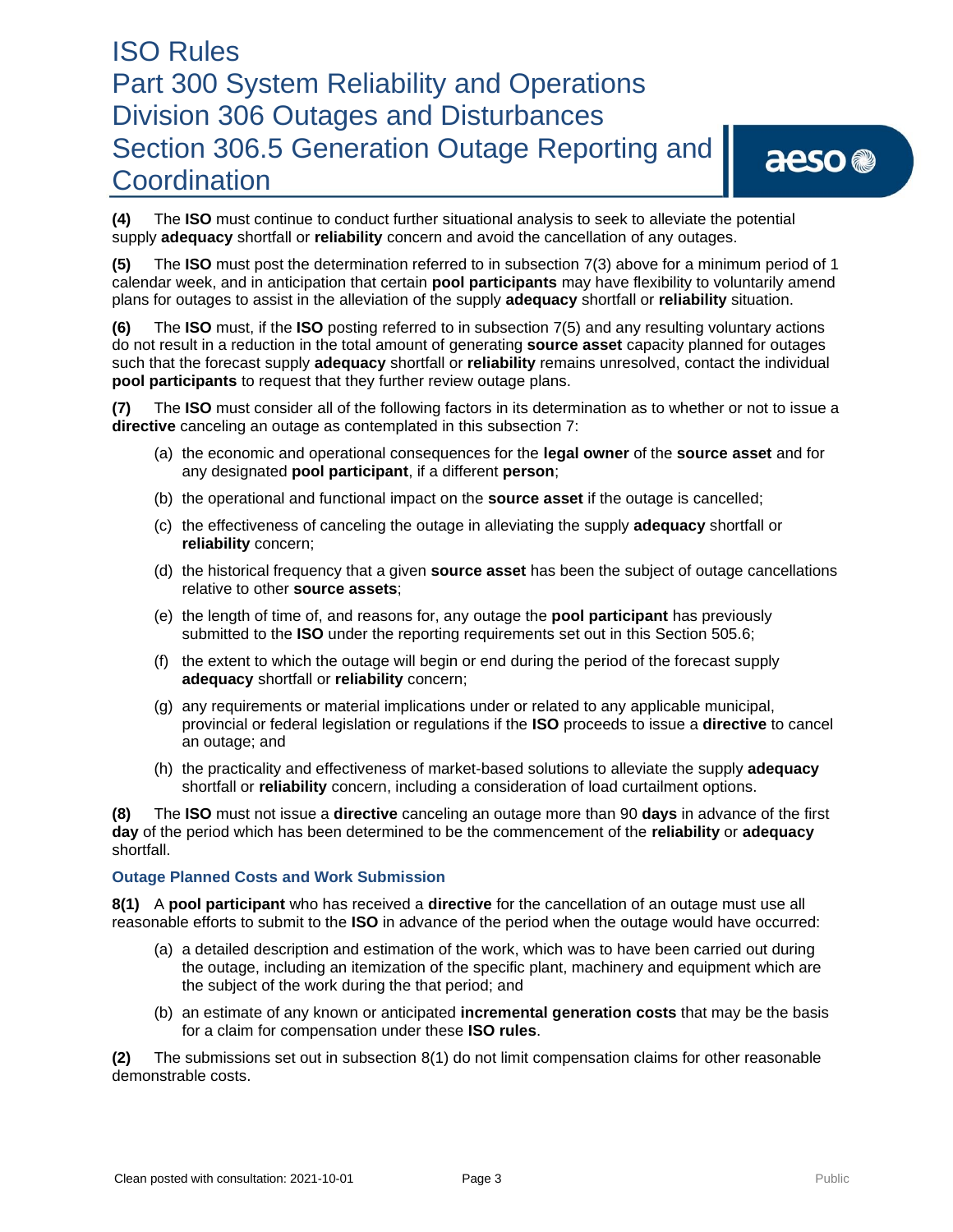aeso<sup>®</sup>

### **Time Constrained Outage Cancellation**

**9** The **ISO** may, notwithstanding subsection 7, dispense with any or all of the procedures set out in that subsection 7 and proceed to issue a **directive** to cancel an outage, if in the **ISO**'s opinion, it is evident that immediate **reliability** or **adequacy** circumstances do not allow sufficient time to permit the **ISO** to comply with such procedures.

### **Outage Cancellation Report**

**10** The **ISO** must, if it issues a **directive** under subsection 6 to cancel an outage, prepare a report and post it on the AESO website, which report must contain:

- (a) an explanation of the circumstances, background and chronological events that caused and are related to the issuance of the **directive** cancelling the outage;
- (b) the particulars of the outage that was cancelled, including date of cancellation, duration and MW affected;
- (c) any material market impacts known to the **ISO**;
- (d) whether the cancellation was a time and procedurally constrained one under subsection 9, and if so, the reasons for a decision to depart from any prescribed procedures set out in subsection 7; and
- (e) any other matters that, in the **ISO**'s opinion, are necessary in order to provide a full and complete explanation to **market participants** of the decision.

### **Payment Eligibility for Incremental Generation Costs and Claim Limitations**

**11(1)** Subject to this subsection 11, subsection 5.1 of Section 103.4 of the **ISO rules**, *Power Pool Financial Settlement* and the definition of **incremental generation costs**, a **pool participant** or **legal owner** of a generating **source asset**, or both of them if different **persons**, that has complied with a **directive** to cancel an outage issued pursuant to subsection 6, is eligible to receive payment for **incremental generation costs** from the **ISO**.

**(2)** A **pool participant** or a **legal owner** who is a claimant under this subsection 11 must, within forty (40) **days** after the end of the **settlement period** related to the period during which the **directive** was effective, provide the **ISO** with a written statement which contains:

- (a) the detailed information of the claim and calculation of **incremental generation costs** as incurred and caused by the cancellation, to the extent those details and calculations are known or estimable as of the date of delivery of the statement to the **ISO**; or
- (b) if any detailed information or calculations are not known or estimable as of the date of delivery of the statement, an estimate of the date by which any of the outstanding information or calculations required under subsection 11(2)(a) will be finally determined and delivered to the **ISO**.

**(3)** A **pool participant** or a **legal owner** who is a claimant under this subsection 11 must provide the **ISO** with a supplementary written statement setting out all outstanding information or calculations as soon as reasonably practicable after the delivery of the original statement, but in any event no later than 1 year after the end of the **settlement period** related to the period during which the cancellation **directive** was effective.

**(4)** A **pool participant** or a **legal owner** who is a claimant under this subsection 11 must provide to the **ISO**:

(a) any and all of its own and third party supporting data, records, invoices, formulas, calculations, third party contract claims and related terms and conditions;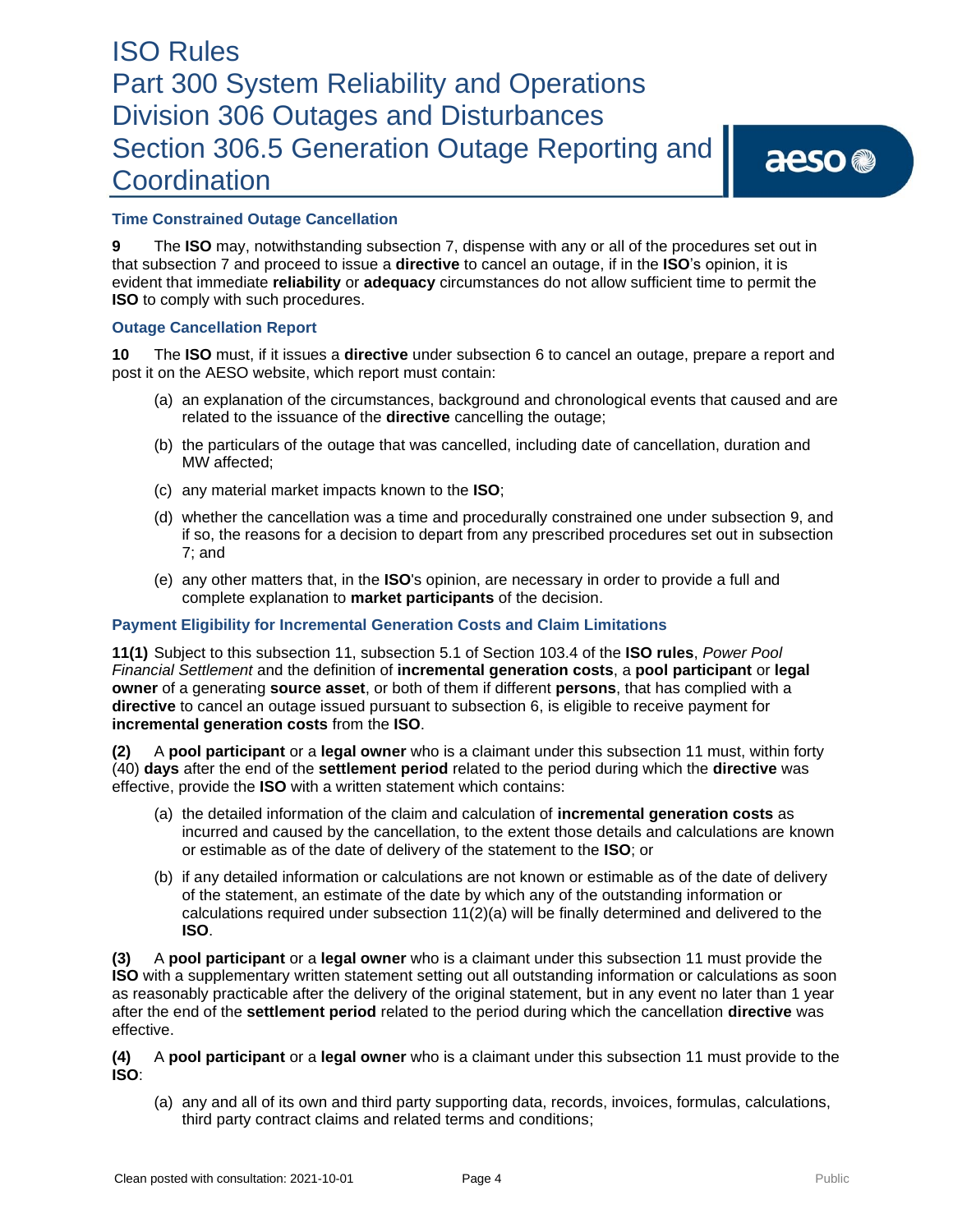aeso<sup>®</sup>

- (b) any other information or materials used to calculate or determine the amounts claimed in the statement or any supplementary statement; and
- (c) any other detail and information the **ISO** may reasonably request

in order to verify the **incremental generation costs**, claims, calculations and particulars.

**(5)** The **ISO** must approve the compensation and settlement in respect of any **incremental generation costs** on or before the 40<sup>th</sup> **day** following the **day** of the receipt by the **ISO** of the last of the initial statement, supplementary statement or deficiency materials.

**(6)** The **ISO** must reject the portion of a claim for **incremental generation costs** related to any of the following:

- (a) costs or claims related to a cancellation for which the claimant is eligible for compensation pursuant to the provisions of a **transmission must-run** contract with the **ISO**;
- (b) costs or claims associated with or related to the claimant's market or hedging portfolio, other than those allowed under subsection (iv)(d)(B) of the definition of **incremental generation costs** which limits such costs and claims to the **source asset** which is the subject of the **directive**;
- (c) lost opportunity costs, or other form of loss of profits, revenue, earnings or revenue not specifically provided for in the definition of **incremental generation costs**;
- (d) raw material, fuel, processing, production, manufacturing or industrial costs of any nature which are not directly related to the **source asset**'s participation in the energy market;
- (e) fixed costs; or
- (f) costs or claims that the claimant could otherwise have mitigated through all reasonable efforts.

#### **Cost Recovery**

**12** The **ISO** must treat the **incremental generation costs** paid to a claimant for an approved claim under subsection 11(6) as an **ancillary services** cost.

#### **Timely Information from Legal Owner**

**13** A **legal owner** of a **source asset** must, if it is not the **pool participant** for that **source asset**, provide such timely and complete information to the **pool participant** for such **source asset** to enable the **pool participant** to comply with its obligations under subsections 3, 4 and 5.

| Date       | <b>Description</b>                                                                        |
|------------|-------------------------------------------------------------------------------------------|
| 2021-XX-XX | Revised subsection 7(2) by changing the first instance of "assessments" to<br>"forecast"  |
| 2020-09-16 | Addition of timing requirement for submission of delay forced outages in subsection<br>4. |
|            | Revised subsection 4 title to Delayed Forced Outage Notification Requirements.            |
|            | Revised subsection 5 title to Automatic Forced Outage Notification Requirements.          |
|            | Administrative changes.                                                                   |
| 2015-04-01 | The words "excluding a wind facility" were deleted from subsection 1(a).                  |

### **Revision History**